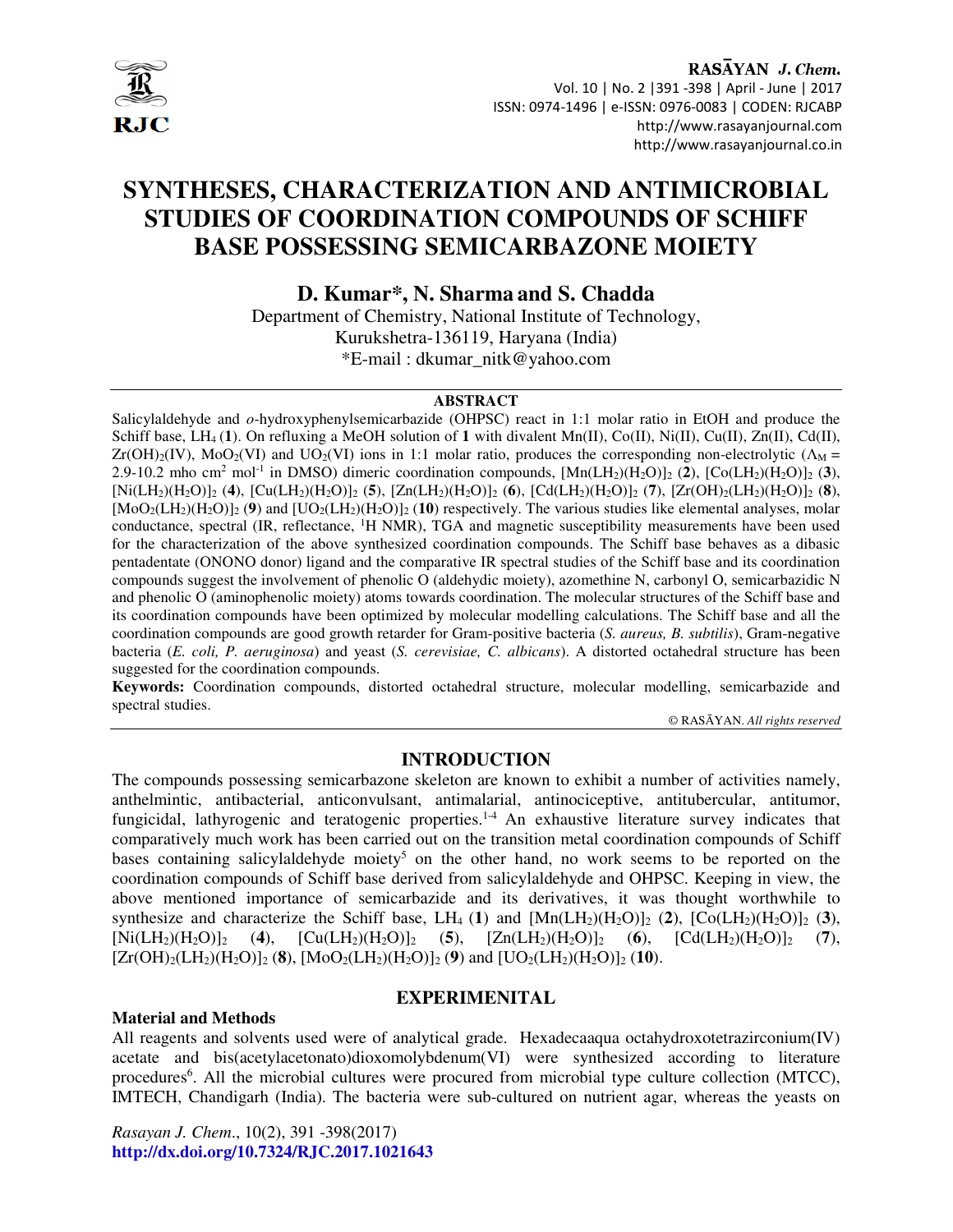## RASAYAN J. Chem.

Vol. 10 | No. 2 |391 -398 | April - June | 2017

malt agar. The molecular structures of the compounds were optimized by CS Chem 3D Pro-14 program package. The methods reported elsewhere, for the estimation of metal contents, spectral studies (IR, reflectance,  ${}^{1}$ H NMR) and the magnetic susceptibility measurements have been used.<sup>7</sup> The melting points of compounds were determined on digital melting point apparatus Stuart SMP-40. The molecular weights of the coordination compounds were determined by Rast method using diphenyl as solvent<sup>8</sup>. The molar conductances of coordination compounds in DMSO were carried out using a Toshniwal Conductivity Bridge (Model CL01-02A) and a dip type cell calibrated with KCl solution. Elemental analyses were carried out using FLASH EA 1112 CHNS (O) analyzer. The IR spectra were recorded in KBr (4000-250 cm-1) on a Fourier Transform Infrared Spectrometer Model RZX (Perkin Elmer). The reflectance spectra were recorded on a Hitachi-330 UV-vis-NIR spectrophotometer. <sup>1</sup>H NMR spectra were recorded on an Avance-II (Bruker) FT NMR spectrometer at 400 MHz, using DMSO as a solvent. The mass spectra were recorded on Waters Micromass Q-Tof Micro-mass spectrometer. The magnetic measurements were carried out at room temperature by Lakeshore VSM 7410 instrument. The TGA was carried out in inert atmosphere, using limiting temperature of 1000 °C and heating rate of 10 °C/min. The Agar well diffusion method was used to perform the antimicrobial studies of the ligand (**1**) and the coordination compounds (**2-10**) by measuring the MIC and zone of growth inhibition against the test organisms with zone reader (Hi Antibiotic zone scale)<sup>9</sup>. DMSO was used as a negative control, whereas Ciprofloxacin and Amphotericin-B were used as positive and negative control for bacteria and yeast respectively.

## **General procedure**

### **Synthesis of OHPSC**

To synthesize OHPSC, *o*-aminophenol (5.45 g, 50 mmol) was dissolved in 20 mL of 1:1 HCl. To this solution, semicarbazide hydrochloride (22.30 g, 200 mmol) in small quantity was added with constant stirring followed by the addition of distilled water (30 mL), glacial acetic acid (1 mL) and concentrated HCl (1 mL). The brick red colored solution obtained was boiled under reflux on a water bath for 1 *h*. The white crystalline product obtained, was suction filtered, washed with and recrystallized from EtOH and dried over silica gel *in vacuo*. Yield = 85%, M.p. = 167 °C; anal. [C<sub>7</sub>H<sub>9</sub>N<sub>3</sub>O<sub>2</sub>; found (calcd.) % C = 50.94  $(50.30)$ , H = 5.47 (5.39), N = 25.04 (25.15); IR bands (cm<sup>-1</sup>): 3309 y(O-H) (intramolecular H-bond), 2871 ν(N-H)(intramolecular H-bond), 1687 ν(C=O)(carbonyl), 1582 δ(NH2) and 1212 ν(C-O)(enolic-OH); <sup>1</sup>H NMR (400 MHz; DMSO-d<sub>6</sub>; δ ppm): (4H, -ArH, 6.63-7.25), (1H, phenolic-OH, 7.76), (2H, -NH<sub>2</sub>, 5.26), (2H, -NH, 6.42).

## **Synthesis of 1**

To synthesize Sal-OHPSC, salicylaldehyde (0.61 g, 5 mmol) and OHPSC (0.84 g, 5 mmol) were refluxed in EtOH (50 mL) on water bath for 2 h. The cream colored compound was separated out during refluxion. It was suction filtered, washed with and recrystallized from EtOH and then dried as mentioned above. Yield = 90%, M.p. = 201 °C.

## **Synthesis of 2**

To synthesize coordination compounds (**2**), a MeOH solution (~ 30 mL) of appropriate metal acetate/compound (5 mmol) and a MeOH solution  $\sim$  50 mL) of LH<sub>4</sub> (0.54 g, 5 mmol) were boiled under reflux on a water bath for 3-4 *h*. The amorphous solids obtained during refluxion were suction filtered, washed with MeOH and then dried as mentioned above. Yield = 75-90%.

## **RESULTS AND DISCUSSION**

The cream colored Schiff base, LH4 (**1**) (Scheme-1) is formed when an EtOH solution of salicylaldehyde and OHPSC in 1:1 molar ratio is boiled under reflux for 2 h. A MeOH solution of **1** reacts with MeOH solution of divalent Mn(II), Co(II), Ni(II), Cu(II), Zn(II), Cd(II), Zr(OH)<sub>2</sub>(IV), MoO<sub>2</sub>(VI) and UO<sub>2</sub>(VI) ions in 1:1 molar ratio and produces the dimeric coordination compounds,  $[Mn(LH<sub>2</sub>)(H<sub>2</sub>O)]<sub>2</sub> (2),$ [Co(LH2)(H2O)]2 (**3**), [Ni(LH2)(H2O)]2 (**4**), [Cu(LH2)(H2O)]2 (**5**), [Zn(LH2)(H2O)]2 (**6**), [Cd(LH2)(H2O)]<sup>2</sup>  $(7)$ ,  $[Zr(OH)_2(LH_2)(H_2O)]_2$  (8),  $[M_0O_2(LH_2)(H_2O)]_2$  (9) and  $[U_0(2LH_2)(H_2O)]_2$  (10) respectively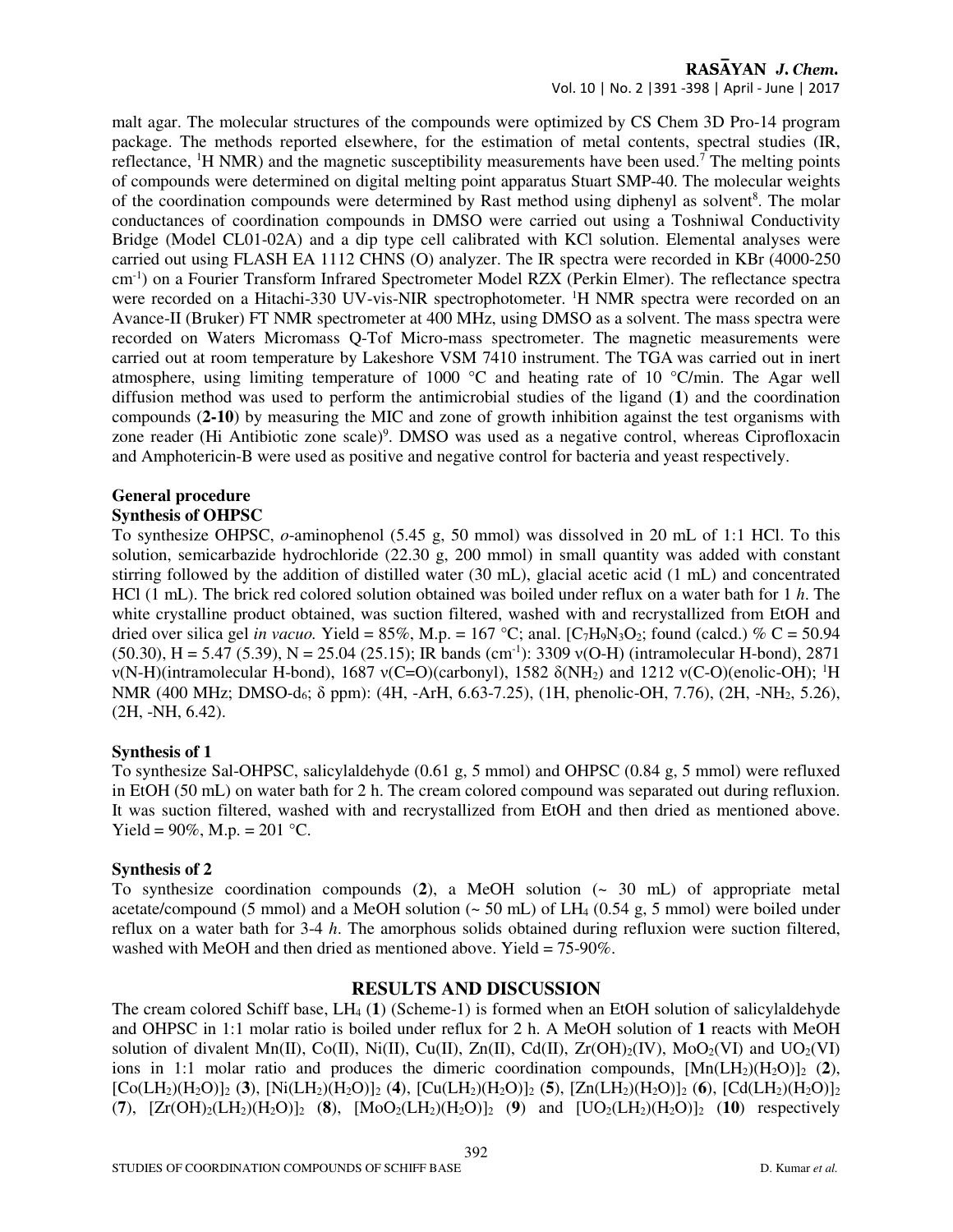(Scheme-2). The coordination compounds are stable towards air and moisture. They get decomposed above 200  $^{\circ}$ C. The molecular weight measurements in diphenyl indicate their dimeric nature<sup>8</sup>. They are fairly soluble in DMSO but sparingly soluble in DMF, H<sub>2</sub>O, MeOH and EtOH. Their molar conductance data (Table-1) reveal their non-electrolytic nature.<sup>10</sup>



| Scheme-2: Synthesis of coordination compounds (2-10) |  |  |
|------------------------------------------------------|--|--|
|------------------------------------------------------|--|--|

Table-1: Analytical, color, molar conductance (mho cm<sup>2</sup> mol<sup>-1</sup>), mass spectral and molecular weight data of Schiff base (**1**) and its coordination compounds (**2-10**)

| S.No. | Molecular                       | Color        | $\Lambda_{\rm M}$ | M. Wt              | Found           |               |        |         |
|-------|---------------------------------|--------------|-------------------|--------------------|-----------------|---------------|--------|---------|
|       | Formula                         |              |                   | Obs.               | (Calcd) $(\% )$ |               |        |         |
|       |                                 |              |                   | (Cald.)            | M               | $\mathcal{C}$ | H      | N       |
|       |                                 |              |                   |                    |                 |               |        |         |
| 1.    | $C_{14}H_{13}N_3O_3$ (1)        | Cream        |                   | 271 <sup>a</sup>   |                 | 61.81         | 4.72   | 15.29   |
|       |                                 |              |                   | (271)              |                 | (61.99)       | (4.80) | (15.50) |
| 2.    | $Mn_2C_{28}H_{26}N_6O_8(2)$     | <b>Brown</b> | 7.4               | 699 <sup>b</sup>   | 15.95           | 49.28         | 3.70   | 12.43   |
|       |                                 |              |                   | (683.8)            | (16.06)         | (49.14)       | (3.80) | (12.28) |
| 3.    | $Co_2C_{28}H_{26}N_6O_8$ (3)    | <b>Brick</b> | 4.9               | $687^{\rm b}$      | 17.20           | 48.73         | 3.63   | 12.26   |
|       |                                 | Red          |                   | (691.8)            | (17.03)         | (48.57)       | (3.76) | (12.14) |
| 4.    | $Ni2C28H26N6O8 (4)$             | Green        | 5.2               | $695^{\rm b}$      | 17.05           | 48.34         | 3.69   | 12.02   |
|       |                                 |              |                   | (691.4)            | (16.98)         | (48.60)       | (3.76) | (12.15) |
| 5.    | $Cu2C28H26N6O8$ (5)             | Dirty        | 4.8               | 732 <sup>b</sup>   | 18.05           | 47.98         | 3.65   | 12.03   |
|       |                                 | Green        |                   | (701)              | (18.12)         | (47.93)       | (3.71) | (11.98) |
| 6.    | $Zn_2C_{28}H_{26}N_6O_8(6)$     | Cream        | 10.2              | $704.8^{\rm a}$    | 18.72           | 47.75         | 3.80   | 11.75   |
|       |                                 |              |                   | (704.8)            | (18.56)         | (47.67)       | (3.69) | (11.92) |
| 7.    | $Cd_2C_{28}H_{26}N_6O_8$ (7)    | Cream        | 6.3               | 698 <sup>b</sup>   | 28.38           | 42.28         | 3.35   | 10.65   |
|       |                                 |              |                   | (798.8)            | (28.14)         | (42.06)       | (3.25) | (10.52) |
| 8.    | $Zr_2C_{28}H_{30}N_6O_{12}$ (8) | <b>Brown</b> | 4.1               | 812.1 <sup>b</sup> | 22.46           | 40.65         | 3.58   | 10.28   |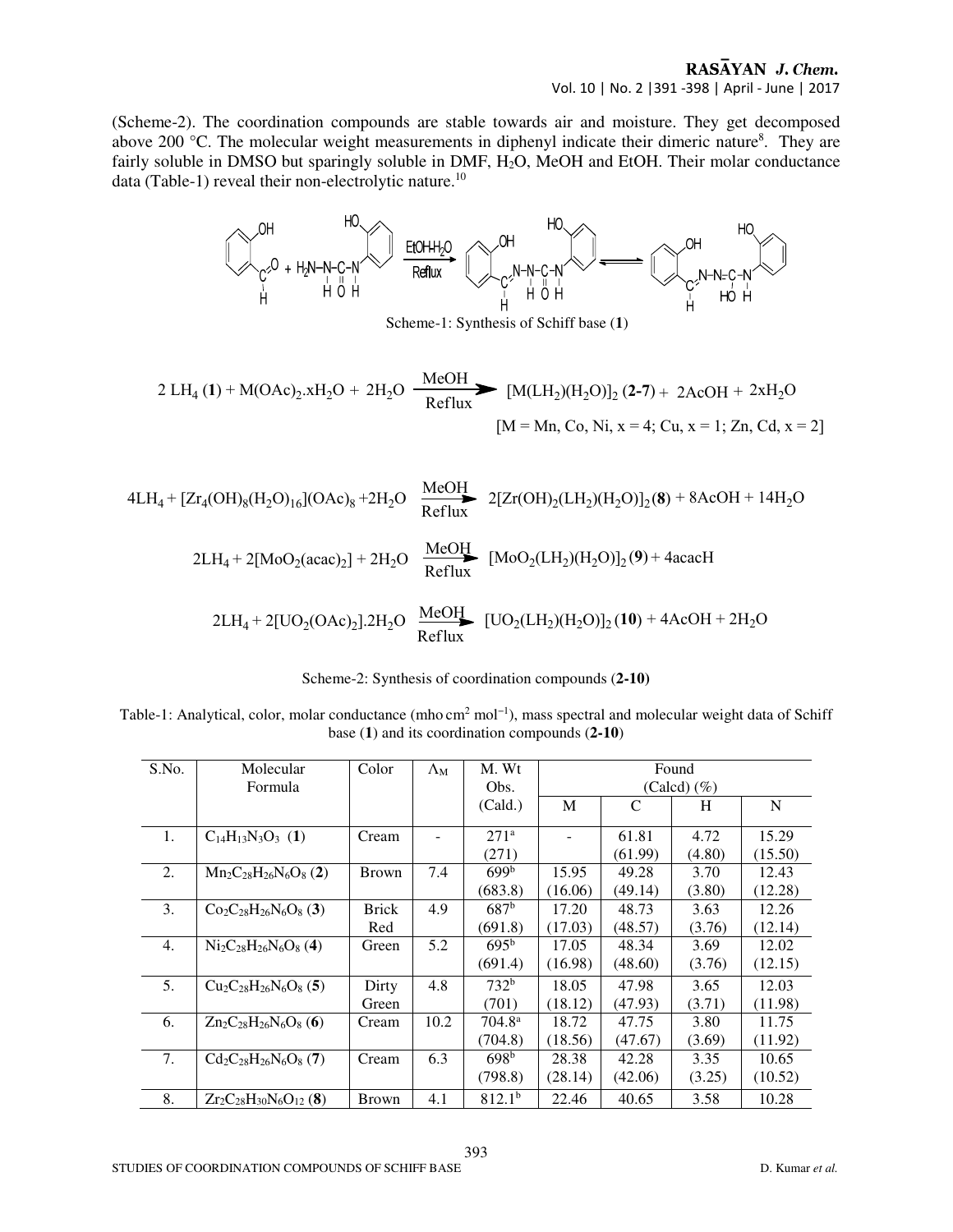## RASAYAN J. Chem.

|     |                                 |              |     | (824.4)            | (22.12) | (40.83) | (3.64) | (10.19) |
|-----|---------------------------------|--------------|-----|--------------------|---------|---------|--------|---------|
| 9.  | $Mo_2C_{28}H_{26}N_6O_{12}$ (9) | Dirty        | 3.4 | 843.2 <sup>b</sup> | 23.46   | 40.36   | 3.22   | 10.56   |
|     |                                 | <b>Brown</b> |     | (829.8)            | (23.11) | (40.56) | (3.13) | (10.26) |
| 10. | $U_2C_{28}H_{26}N_6O_{12}$ (10) | Orange       | 2.9 | $1158^{b}$         | 43.58   | 30.13   | 2.45   | 7.69    |
|     |                                 |              |     | 1114               | (43.99) | (30.16) | (2.33) | (7.54)  |

Vol. 10 | No. 2 |391 -398 | April - June | 2017

Abbreviations: <sup>a</sup>Mass spectral data and <sup>b</sup>Rast method data

#### **Infrared spectra**

The important IR spectral peaks  $(cm^{-1})$  of the Schiff base (1) and its coordination compounds  $(2-10)$ , recorded in KBr are shown in Table-2. The Schiff base (**1**) exhibits the ν(O-H) (intramolecular H-bond), ν(N-H)(intramolecular H-bond), ν(C=O)(carbonyl), ν(C=N)(azomethine), ν(C-O)ɸ and ν(C-O)(enolic) stretches at 3278, 3154, 1695, 1622, 1520 and 1200 cm-1, respectively. The ν(C-O)ɸ stretch of **1** is expected to occur at higher energy as compared to the  $v(C-O)(enolic)$  stretch.<sup>11</sup> This is due to the delocalization of π-electrons towards the benzene ring. The ν(C-O)ɸ stretch of **1** occurs at 1520 cm-1. This band shifts to higher energy by 25-37 cm<sup>-1</sup> in **2-10**, supporting the involvement of phenolic O atom towards coordination.<sup>12</sup> The magnitude of the high positive shift of the  $v(C-O)$  stretch indicates the dimeric nature of all coordination compounds<sup>13</sup>. The  $v(C=N)$  azomethine stretch of 1 occurring at 1622 cm-1 undergoes a negative shift by 20-35 cm-1 in **2-10,** indicating the involvement of azomethine N atom towards coordination<sup>14</sup>. This downward shift is expected due to the reduction in electron density in azomethine link on compound formation.<sup>13</sup>

The appearance of a band at 1695 cm<sup>-1</sup> and another band at 1200 cm<sup>-1</sup> due to the  $v(C=O)(carbony)$  and ν(C-O)(enolic) stretches, respectively in **1** evinces the occurrence of both keto and enol forms in it. The  $v(C=O)(\text{carbonyl})$  stretch of 1 decreases by 13-52 cm<sup>-1</sup> in the coordination compounds, indicating the involvement of carbonyl O atom towards coordination<sup>15</sup>. Interestingly, the  $v(C-O)(enolic)$  as well as the ν(N-H) stretches remain at the same energies in **1** and **2-10** suggesting the non-involvement of enolic O and hydrzidic N atoms towards coordination.<sup>16</sup>

All the coordination compounds exhibit a broad band in the region 3279-3340cm-1 indicating the presence of coordinated water molecule.<sup>17</sup> The appearance of new non-ligand bands between 535-556 cm<sup>-1</sup> and 462-481 cm-1 due to the ν(M-O) and ν(M-N) stretches, respectively in **2-10** supports the involvement of phenolic O and azomethine N atoms towards coordination.<sup>18</sup> Thus, as discussed above it is suggested that Schiff base act as a dibasic pentadentate ONONO donor.

| S.No. | Compound       | $v(C=0)$   | $v(C=N)$     | $v(C-O)$   | $v(H_2O)$ | $v(M-O)$ | $v(M-N)$ |
|-------|----------------|------------|--------------|------------|-----------|----------|----------|
|       |                | (carbonyl) | (azomethine) | (phenolic) |           |          |          |
| 1.    |                | 1695       | 1622         | 1520       |           |          |          |
| 2.    | $2 (M = Mn)$   | 1667       | 1597         | 1557       | 3295      | 535      | 470      |
| 3.    | $3 (M = Co)$   | 1668       | 1602         | 1546       | 3334      | 535      | 481      |
| 4.    | 4 $(M = Ni)$   | 1682       | 1592         | 1545       | 3279      | 556      | 462      |
| 5.    | $5 (M = Cu)$   | 1680       | 1588         | 1548       | 3288      | 550      | 477      |
| 6.    | 6 ( $M = Zn$ ) | 1643       | 1587         | 1552       | 3340      | 545      | 465      |
| 7.    | $7 (M = Cd)$   | 1667       | 1596         | 1557       | 3294      | 538      | 467      |
| 8.    | $8 (M = Zr)$   | 1652       | 1598         | 1554       | 3296      | 542      | 479      |
| 9.    | $9 (M = Mo)$   | 1665       | 1602         | 1557       | 3318      | 552      | 480      |
| 10.   | $10 (M = U)$   | 1646       | 1589         | 1547       | 3325      | 548      | 476      |

Table-2: IR spectral data (cm-1) of the Schiff base (**1**) and its coordination compounds (**2-10**)

#### **Reflectance spectral studies**

[Mn(LH<sub>2</sub>)(H<sub>2</sub>O)]<sub>2</sub> shows three absorption bands at 15875, 21332 and 25828 cm<sup>-1</sup> assigned to the <sup>6</sup> $A_{1g}$   $\rightarrow$  ${}^{4}T_{1g}(G)(v_1)$ ,  ${}^{6}A_{1g} \rightarrow {}^{4}T_{2g}(G)(v_2)$  and  ${}^{6}A_{1g} \rightarrow {}^{4}A_{1g}(G)(v_3)$  transitions, respectively.<sup>19</sup> The absorption bands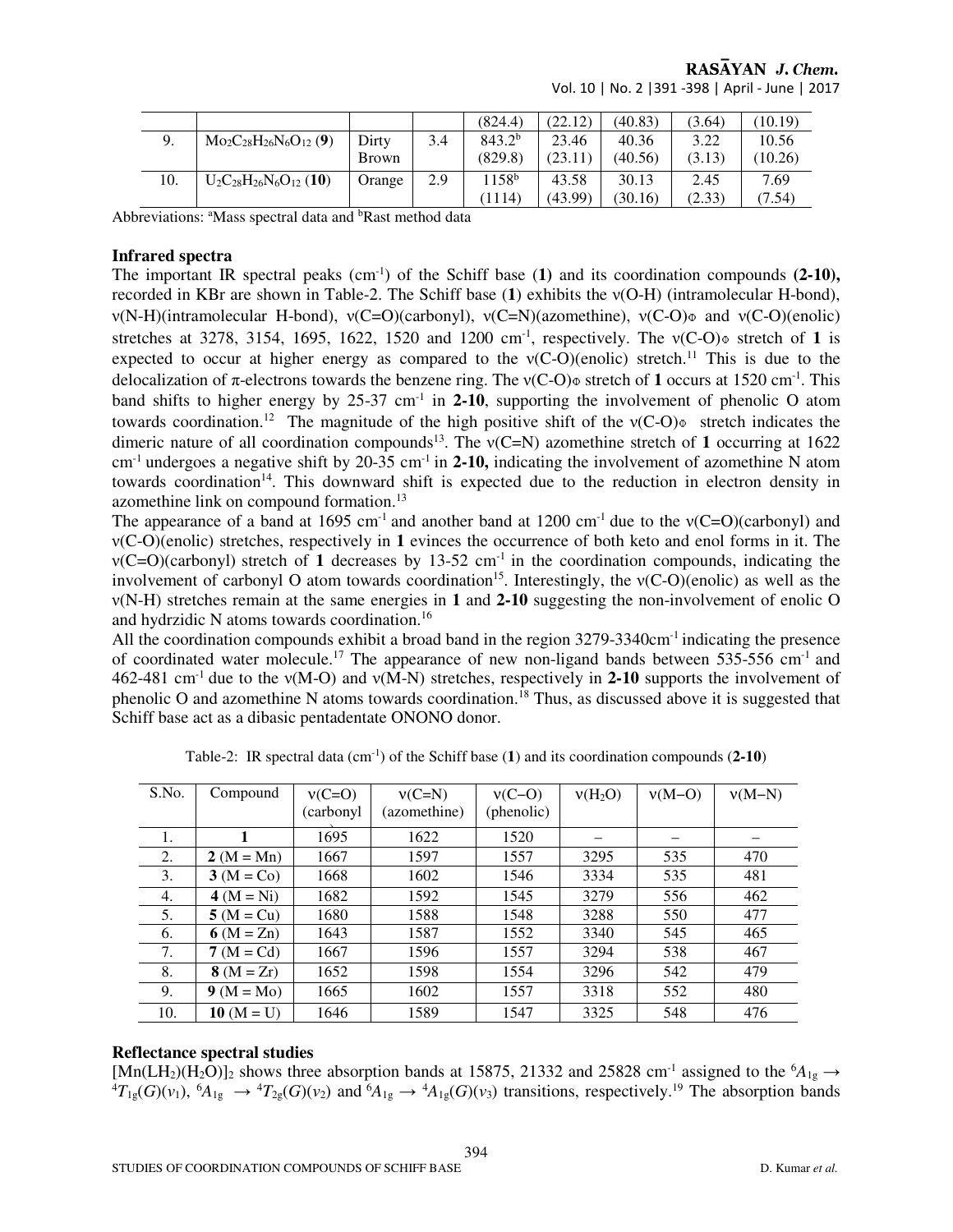## RASAYAN J. Chem.

Vol. 10 | No. 2 |391 -398 | April - June | 2017

occurring in  $[Co(LH_2)(H_2O)]_2$  at 9118, 13333 and 19417 cm<sup>-1</sup> are due to the  ${}^4T_{1g}(F) \rightarrow {}^4T_{2g}(F)(v_1), {}^4T_{1g}(F)$  $\rightarrow$  <sup>4</sup> $A_{2g}(\widetilde{F})(v_2)$  and <sup>4</sup> $T_{1g}(F) \rightarrow$  <sup>4</sup> $T_{1g}(P)(v_3)$  transitions, respectively<sup>20</sup>. [Ni(LH<sub>2</sub>)(H<sub>2</sub>O)]<sub>2</sub> shows absorption bands at 9180, 16600 and 25594 cm<sup>-1</sup> due to the  ${}^{3}A_{2g}(F) \rightarrow {}^{3}T_{2g}(F)(v_1)$ ,  ${}^{3}A_{2g}(F) \rightarrow {}^{3}T_{1g}(F)(v_2)$  and  ${}^{3}A_{2g}(F)$  $\rightarrow$  <sup>3</sup> $T_{1g}(P)(v_3)$  transitions, respectively.<sup>20</sup> [Cu(LH<sub>2</sub>)(H<sub>2</sub>O)]<sub>2</sub> shows bands at 15586 cm<sup>-1</sup> and 28188 cm<sup>-1</sup>, respectively corresponding to <sup>2</sup> $B_{1g} \rightarrow {}^2A_{1g}$  transition. No spectral bands were found below 10000 cm<sup>-1</sup> which supports octahedral geometry.<sup>21</sup>

#### **Mass spectra**

The prominent fragmentation peaks in 1 observed at  $m/z = 271$ , 254, 237, 151, 135, 104 and 91 are tentatively assigned to [M]<sup>+•</sup>, [M-OH]<sup>+•</sup>, [M-2OH]<sup>+•</sup>, [M-C<sub>7</sub>H<sub>6</sub>NO]<sup>+•</sup>, [M-C<sub>7</sub>H<sub>6</sub>NO<sub>2</sub>]<sup>+•</sup>, [M-C<sub>7</sub>H<sub>7</sub>N<sub>2</sub>O<sub>3</sub>]<sup>+•</sup> and  $[M-C_8H_8N_2O_3]^+$  respectively. The prominent fragmentation peaks in  $[Zn(LH_2)(H_2O)]_2$  (6) observed at m/z = 704.8, 689.8, 668.8, 648.8, 592.8, 576.8, 511.4, 475.4 and 448.8 are tentatively assigned to [M]<sup>++</sup>,  $[M-CH_3]^+$ ,  $[M-2H_2O]^+$ ,  $[M-C_3H_4O]^+$ ,  $[M-C_5H_8N_2O]^+$ ,  $[M-C_5H_8N_2O_2]^+$ ,  $[M-ZnC_5H_8N_2O_2]^+$ ,  $[M-ZnC_5H_8N_2O_2]^+$  $ZnC_5H_{12}N_2O_4$ <sup>+•</sup> and  $[M-C_{10}H_{16}N_4O_4]$ <sup>+•</sup> respectively.

#### **<sup>1</sup>H NMR spectra**

The <sup>1</sup>H NMR spectra of 1 and  $[M(LH_2)(H_2O)]_2$   $[M = Zn, Cd, Zr(OH)_2, MoO_2, UO_2]$  were recorded in DMSO-d<sub>6</sub>. The chemical shifts ( $\delta$ ) are expressed in ppm downfield from TMS.<sup>22</sup> The Schiff base (1) exhibits a multiplet between  $\delta$  6.6-7.5 ppm due to the aromatic protons, a broad band at  $\delta$  7.70 ppm due to phenolic proton, a singlet at  $\delta$  8.14 ppm due to the azomethine protons and a doublet at  $\delta$  6.3 ppm due to the two N-H protons. The absence of the resonance signals due to the phenolic protons in the compounds indicates the deprotonation of their OH groups followed by involvement in coordination. The appearance of signals due to the enolic proton and N-H protons in **1** at same δ values indicates noninvolvement of these groups towards coordination. The new signal appearing between δ 3.44-3.49 ppm is tentatively assigned to the protons of coordinated  $H_2O$  molecules.<sup>23</sup>

#### **Thermal analysis**

 $\text{[Cd(LH<sub>2</sub>)(H<sub>2</sub>O)]<sub>2</sub>}$  loses its coordinated H<sub>2</sub>O molecules between 135-143 °C. The organic skeleton is lost around 320 °C. CdO, the final product is obtained above 400 °C.

#### **Magnetic susceptibility measurements**

The value of magnetic moments of **2**, **3**, **4**, **5** coordination compounds at room temperature are 5.68, 4.53, 3.65 and 1.46 B.M. respectively, suggesting their octahedral behavior<sup>24</sup> (Figure-1). The comparative lower values of the magnetic moments indicate that antiferromagnetic exchange is involved in present cases.



Fig.-1 : Proposed structure of  $2-10$  (M = Mn, Co, Ni, Cu, Zn, Cd, Zr(OH)<sub>2</sub>, MoO<sub>2</sub>, UO<sub>2</sub>)

#### **Molecular modelling**

The 3D molecular modelling of **1** and **2-10** were performed by using MM2 programme contained under CS Chem 3D Pro-14 program package. The 3D optimized geometrical structures of Schiff base and its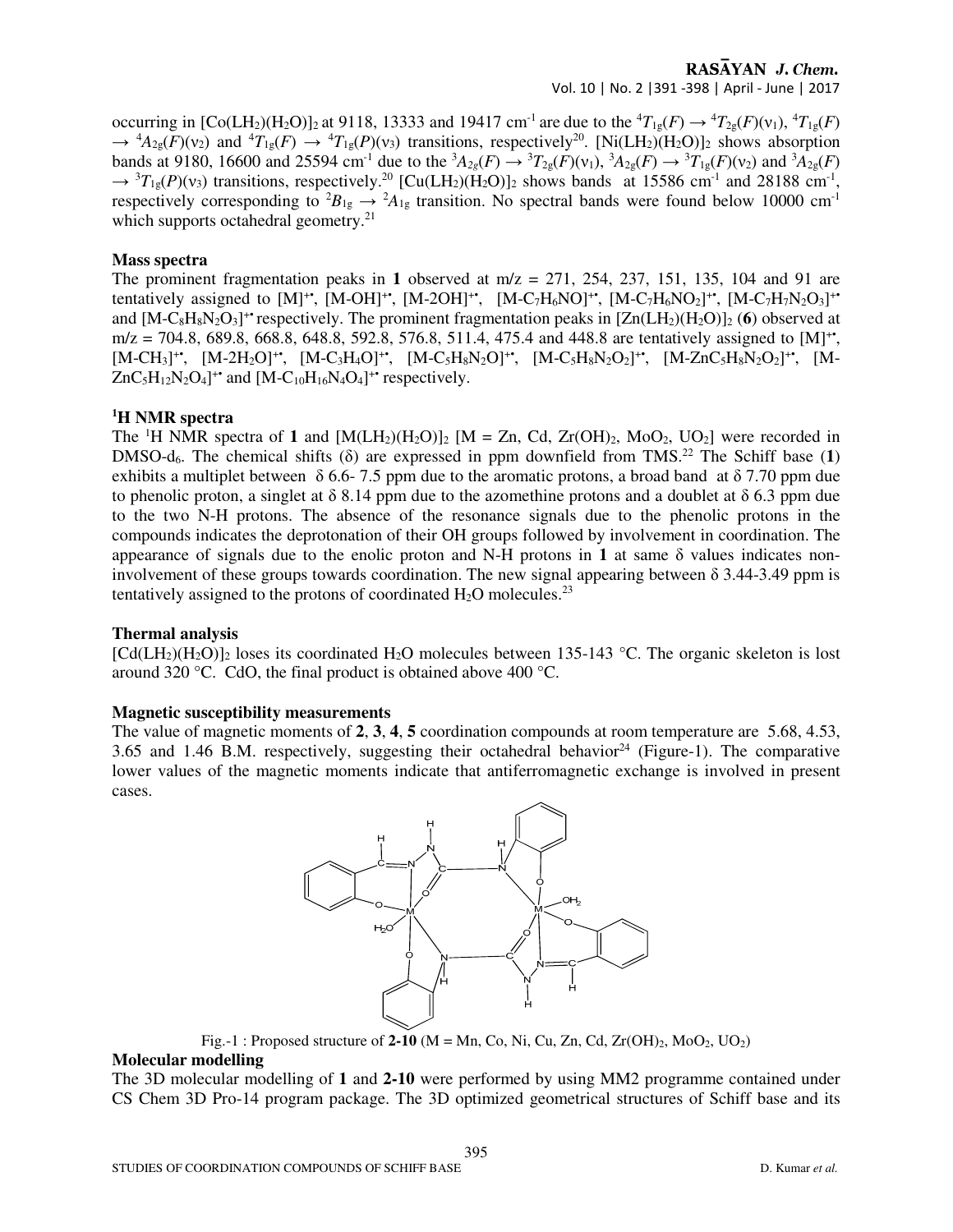#### RASAYAN J. Chem. Vol. 10 | No. 2 |391 -398 | April - June | 2017

coordination compound are presented in Figures-2 and 3. The  $[C(11)=O(12)$  (carbonyl) bond length, 1.197 Å] and  $[CC(7)=N(8)$  (azomethine) bond length, 1.261 Å] in 1 indicate the double bond character between C and O atoms and C and N atoms, respectively.<sup>25</sup> In coordination compounds, these bond lengths undergo elongation by 0.011-0.089  $\AA$  and 0.012-0.102  $\AA$  respectively. On the other hand, [C(19)- $O(20)$  (phenolic, salicylaldehyde moiety) bond length, 1.365 Ål and  $C(5)$ -O(9) (phenolic, aminophenolic moiety) bond length,  $1.361 \text{ Å}$ ] of 1 undergo shortening by 0.010-0.085 Å and 0.013-0.062 Å, respectively (Table-3). The above changes in the respective bond lengths in Schiff base and its coordination compounds are indicative of the coordination of phenolic O (aldehydic moiety), azomethine N, carbonyl O, semicarbazidic N and O (aminophenolic moiety) atoms.<sup>26</sup> The various bond angles in coordination compounds are indicative of a distorted octahedral geometry.<sup>26</sup>

#### **Antibacterial activities**

Antimicrobial activities of the Schiff base (**1**) and its corresponding coordination compounds (**2-10**) were performed against gram-positive bacteria (*S. aureus, B. subtilis*), gram-negative bacteria (*E. coli, P. aeruginosa*) and fungi (*S. cerevisiae, C. albicans)*. Inhibition zone observed around compounds were measured and thus their activities were evaluated.<sup>27</sup> Positive and negative controls produced significantly sized inhibition zones against the above mentioned bacteria and fungi. The results indicate that all the coordination compounds have higher activity than the Schiff base.  $[Cd(LH<sub>2</sub>)(H<sub>2</sub>O)]<sub>2</sub>$  was the most effective against Gram-positive, Gram-negative bacteria and fungi.





Fig.-2: Energy Optimized structure of Schiff base (**1**) Fig.-3: Energy Optimized structure of **2-10** (M = Mn, Co, Ni, Cu, Zn, Cd, Zr(OH)<sub>2</sub>, MoO<sub>2</sub>, UO<sub>2</sub>)

Table-3: Bond length  $(\hat{A})$  and bond angle  $(°)$  of the Schiff base  $(1)$  and its coordination compounds  $(2\text{-}10)$ 

| S.No. | Compound       | $v(C=0)$<br>(carbonyl)<br>(A) | $v(C=N)$<br>(azomethine)<br>(A) | $v(C-O)$<br>(phenolic)<br>sal moiety<br>$(\AA)$ | $v(C-O)$<br>(phenolic)<br>aminophenolic<br>moiety $(\AA)$ | Bond angle $(°)$                                                                                                                                                                                            |
|-------|----------------|-------------------------------|---------------------------------|-------------------------------------------------|-----------------------------------------------------------|-------------------------------------------------------------------------------------------------------------------------------------------------------------------------------------------------------------|
| 1.    |                | 1.197                         | 1.261                           | 1.365                                           | 1.361                                                     |                                                                                                                                                                                                             |
| 2.    | $2 (M = Mn)$   | 1.278                         | 1.363                           | 1.289                                           | 1.333                                                     | $= 101.49$ <sup>o</sup><br>$O_{\text{phenolic}}MnO_{\text{carbonyl}}$<br>$= 86.35$ <sup>o</sup><br>$O_{H2O}$ Mn $O_{\text{phenolic}}$<br>$N_{\text{azomethine}} MnO_{\text{carbonyl}} = 89.12$ <sup>o</sup> |
| 3.    | $3 (M = Co)$   | 1.239                         | 1.291                           | 1.287                                           | 1.299                                                     | $= 88.40$ <sup>o</sup><br>$O_{\text{phenolic}}$ CO $O_{\text{carbonyl}}$<br>$= 87.15$ <sup>o</sup><br>$O_{H2O}CoO_{phenolic}$<br>$N_{azomethine}CoO_{carbonyl} = 81.21$ <sup>o</sup>                        |
| 4.    | 4 ( $M = Ni$ ) | 1.253                         | 1.320                           | 1.281                                           | 1.303                                                     | $= 90.49$ <sup>o</sup><br>$O_{\text{phenolic}}$ Ni $O_{\text{carbonyl}}$<br>$= 76.35$ <sup>o</sup><br>$O_{H2O}$ Ni $O_{phenolic}$<br>$N_{azomethine}$ NiO <sub>carbonyl</sub> = 86.19 <sup>o</sup>          |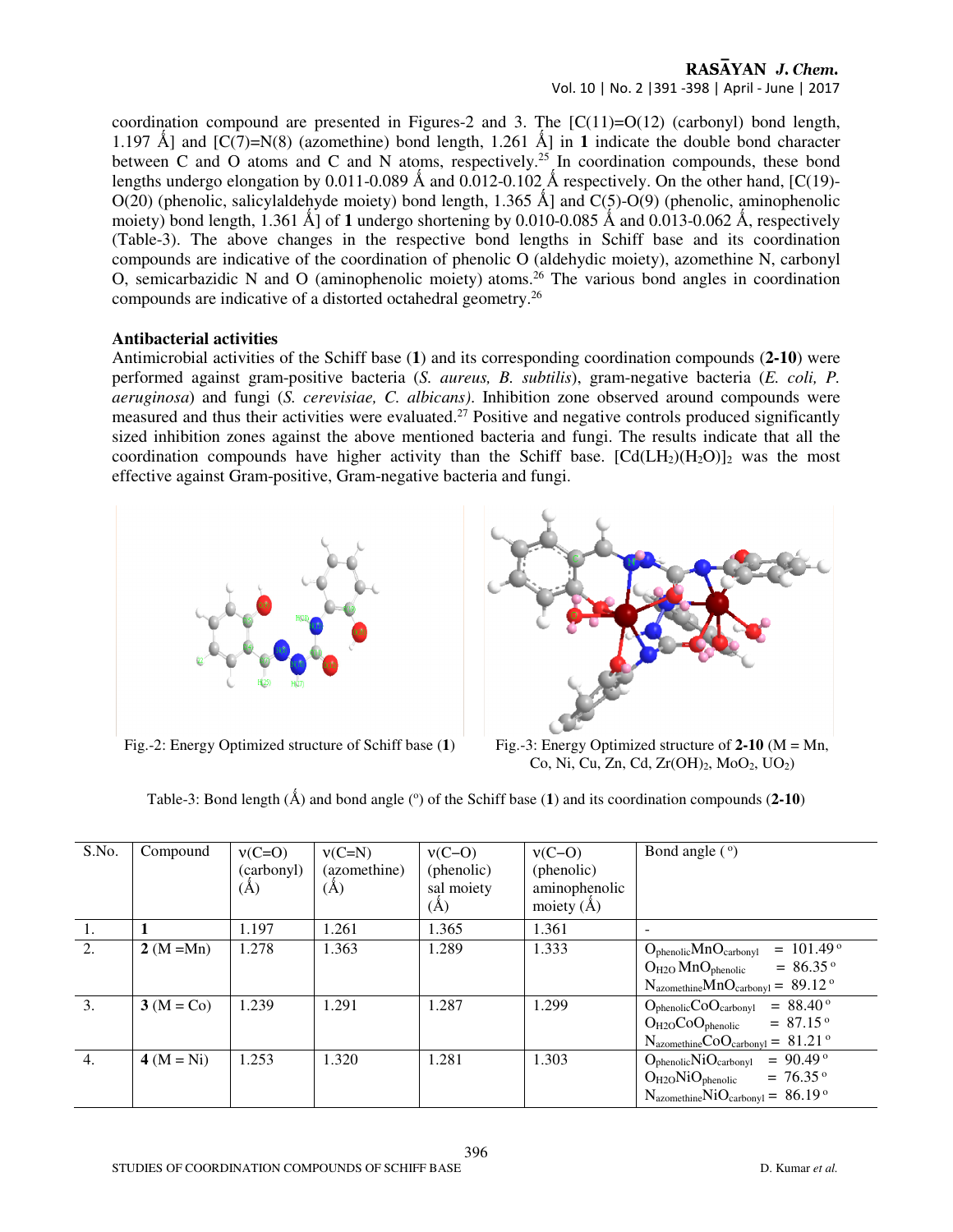RASAYAN J. Chem. Vol. 10 | No. 2 |391 -398 | April - June | 2017

| 5.  | $5 (M = Cu)$ | 1.263 | 1.355 | 1.280 | 1.321 | $= 91.40$ °<br>$O_{\text{phenolic}}CuO_{\text{carbonyl}}$                    |
|-----|--------------|-------|-------|-------|-------|------------------------------------------------------------------------------|
|     |              |       |       |       |       | $= 99.01$ °<br>$O_{H2O}CuO_{phenolic}$                                       |
|     |              |       |       |       |       | $N_{azomethine}CuO_{carbonyl} = 94.21$ <sup>o</sup>                          |
| 6.  | 6 $(M = Zn)$ | 1.208 | 1.351 | 1.355 | 1.333 | $= 91.53$ °<br>$O_{\text{phenolic}}ZnO_{\text{carbonyl}}$                    |
|     |              |       |       |       |       | $= 85.30$ °<br>$O_{H2O}ZnO_{\text{phenolic}}$                                |
|     |              |       |       |       |       | $N_{azomethine} ZnO_{carbonyl} = 88.12$ <sup>o</sup>                         |
| 7.  | $7 (M = Cd)$ | 1.226 | 1.273 | 1.355 | 1.348 | $= 91.49$ <sup>o</sup><br>$O_{\text{phenolic}}\text{CdO}_{\text{carbonyl}}$  |
|     |              |       |       |       |       | $O_{H2O}CdO_{\text{phenolic}}$<br>$= 86.35$ °                                |
|     |              |       |       |       |       | $N_{azomethine}CdO_{carbonyl} = 86.13^{\circ}$                               |
| 8.  | $8(M = Zr)$  | 1.286 | 1.291 | 1.321 | 1.313 | $= 85.44$ °<br>$O_{\text{phenolic}}ZrO_{\text{carbonyl}}$                    |
|     |              |       |       |       |       | $O_{H2O}ZrO_{\text{phenolic}}$<br>$= 88.57$ °                                |
|     |              |       |       |       |       | $N_{azomethine}ZrO_{carbonyl} = 90.37°$                                      |
| 9.  | $9 (M = Mo)$ | 1.265 | 1.340 | 1.340 | 1.317 | $= 103.52$ <sup>o</sup><br>$O_{\text{phenolic}}\text{MoO}_{\text{carbonyl}}$ |
|     |              |       |       |       |       | $= 99.36$ °<br>$O_{H2O}MoO_{phenolic}$                                       |
|     |              |       |       |       |       | $N_{azomethine}MoO_{carbonyl} = 101.46$ <sup>o</sup>                         |
| 10. | $10 (M = U)$ | 1.267 | 1.316 | 1.333 | 1.315 | $= 101.43$ °<br>$O_{\text{phenolic}}$ Co $O_{\text{carbonyl}}$               |
|     |              |       |       |       |       | $= 86.68$ °<br>$O_{H2O}CoO_{phenolic}$                                       |
|     |              |       |       |       |       | $N_{azomethine}CoO_{carbonyl} = 98.90^{\circ}$                               |

### **CONCLUSION**

It is suggested that **1** behaves as the dibasic pentadentate ONONO donor ligand in **2-10** coordinating through its phenolic O (aldehydic moiety), azomethine N, carbonyl O, semicarbazidic N and phenolic O (aminophenolic moiety) atoms. A distorted octahedral structure for **2-10** is proposed. The coordination compounds show significant increased antimicrobial activities as compared to the free Schiff base. Thus, present Schiff base and the corresponding coordination compounds have great potential as antimicrobial agent.

#### **REFERENCES**

- 1. A.K. Gadad, M.N. Noolvi and R.V. Karpoormath, *Bioorg. Med. Chem*., **12**, 5651(2004).
- 2. J. Slawinski and M. Gdaniek, *Eur. J. Med. Chem*., **40**, 377(2005).
- 3. M. Pitucha, Z. Rzaczynska and L. Mazur, *X ray Structure Analysis Online*, **25**, 67(2009).
- 4. N.K. Sharma, Sapna, M. Agarwal, S. Kohli, B. Tiwari, J.N. Gurtu and B. Agarwal, *Orient J*. *Chem*., **26**, 103(2010).
- 5. T.P. Devi and R.K. Hemakumar Singh, *Rasayan J. Chem*., **3**, 266(2010); J. R. Anacona, J. Calvo, O.A. Almanza**,** *Int. J. Inog. Chem*., 108740(2013).
- 6. D. Kumar, P.K. Gupta and A. Syamal, *Indian J*. *Chem*., **41**, 2494(2002)**.**
- 7. D. Kumar, A. Syamal, A. Gupta, M. Rani and P.K. Gupta, *J. Indian Chem. Soc*., **87**, 1185 (2010).
- 8. G. Mann, B. C. Saunders, "*Practical Oragnic Chemistry*", Longmans, 435, 1961.
- 9. I. Ahmad and A.Z. Beg, *J*. *Ethnopharm*., **74**, 113(2001); J.M. Andrews, *J*. *Antimicrob*. *Chemother*., **48**, 5(2001); O.H.S. Al-Obaidi, *Int*. *J*. *Chem*. *Res*., **3**, 1(2012).
- 10. W.G. Geary, *Coord*. *Chem*. *Rev*., **7**, 81(1971).
- 11. A. Syamal, O.P. Singhal, *Transition Met. Chem*., **4**, 179(1979); D. Kumar, N. Sharma, S. Chadda *J*. *Indian Chem*. *Soc*., **93**, 1343(2016).
- 12. R.K. Dubey, U.K. Dubey and C.M. Mishra*, Indian J*. *Chem*., **47A**, 1208(2008).
- 13. A. Syamal, *J. Indian Chem. Soc*., **85**, 231(2008).
- 14. D. Kumar, J. Sharma, S. Chadda and A. Syamal, *J*. *Indian Chem*. *Soc*., **91**, 185(2014).
- 15. J.E. Covacic, *Spectrochim*. *Acta*, **23A**, 183(1967); B.B. Mahapatra and B.K. Mahapatra, *J. Inorg. Nucl*. *Chem*., **39**, 2291(1977).
- 16. A.P. Mishra and M. Soni, *Metal*-*Based Drugs*, Article ID 875410, **1**(2008).
- 17. D. Kumar, A. Syamal, A. Gupta, V. Pandey and M. Rani, *J. Indian Chem. Soc*., **89**, 745 (2012).